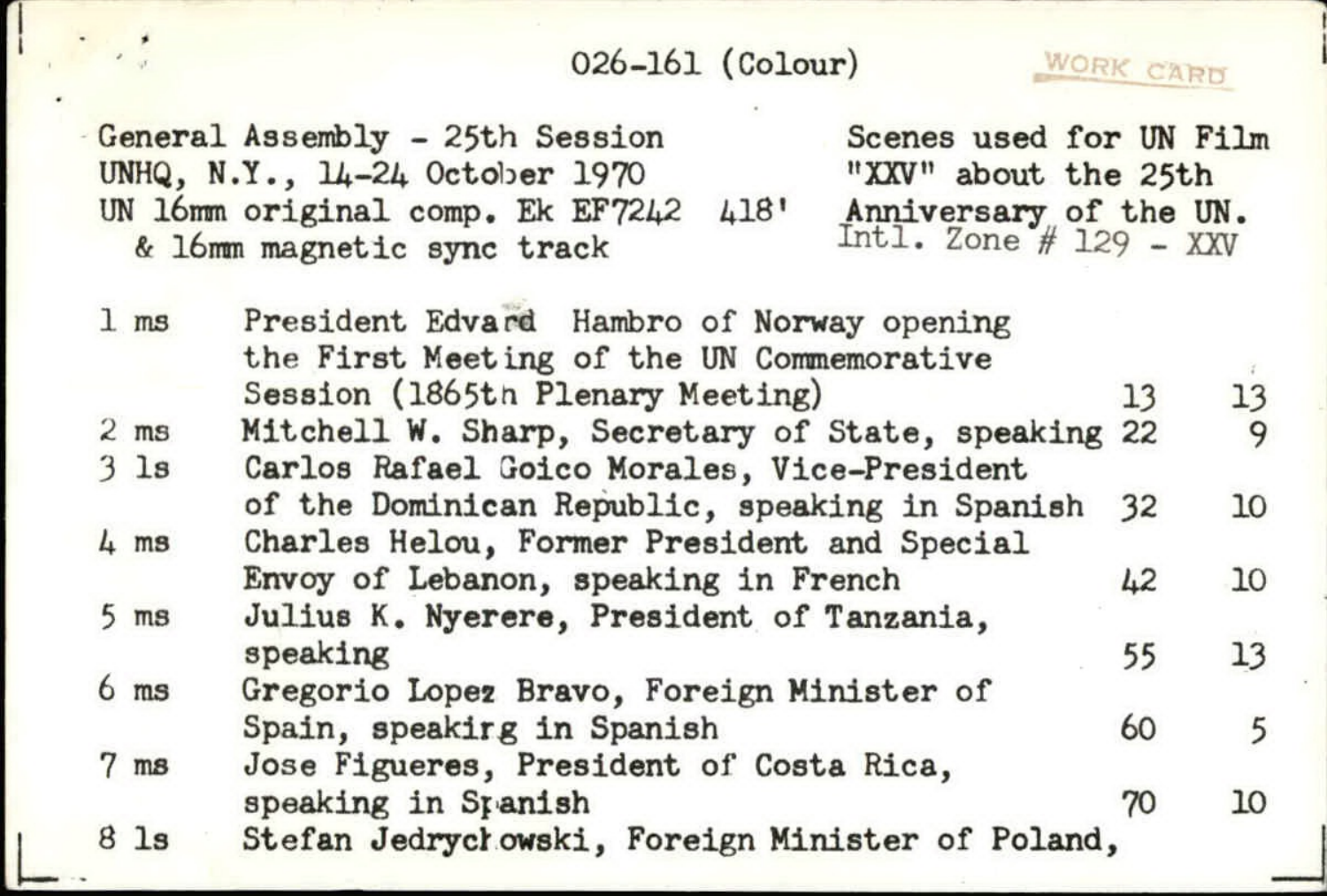## 026-161 (Card 2)

| ms      | walks to podium and speaks in Polish                                                                          |     |    |
|---------|---------------------------------------------------------------------------------------------------------------|-----|----|
| $9$ ms  | Mahmoud Riad, Foreign Minister of United                                                                      | 90  | 20 |
| $10$ ms | Arab Republic, speaking in Arabic<br>Carlos P. Romulo, Foreign Minister of the                                | 102 | 12 |
| 11 ms   | Philippines, speaking<br>Kenneth David Kaunda, President of Zambia,                                           | 113 | 11 |
| $12$ ms | speaking<br>Nicolae Ceausescu, President of Romania,                                                          | 122 | 9  |
| $13$ ms | speaking in Romanian<br>General Sangoule Lamizana, President of Upper                                         | 130 | 8  |
| $14$ ms | Volta, speaking in French<br>Chief Leabu Jonathan, Prime Minister of Lesotho,<br>speaking                     | 140 | 10 |
| $15$ ms | Rachid Driss, UN Permanent Representative and                                                                 | 149 | 9  |
| $16$ ms | Special Envoy of Tunisia, speaking in French<br>Yen Chia-Kan, Prime Minister of China,<br>speaking in Chinese | 155 | 6  |
| $17$ ms | Demetrio B. Lakas, President of Panama,                                                                       | 168 | 13 |
|         | speaking in Spanish, concludes his speech<br>and leaves podium                                                | 196 | 28 |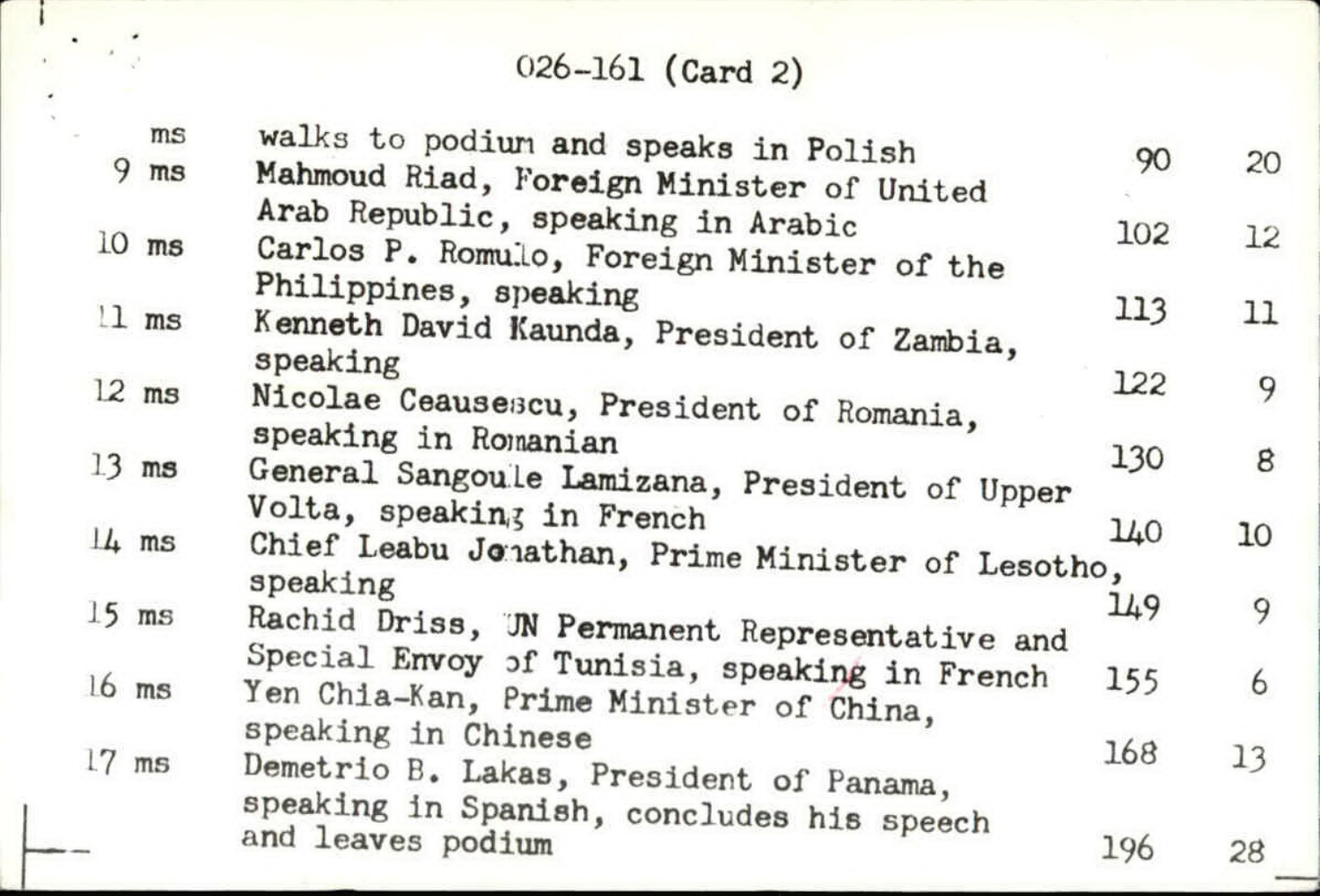026-161 (Card 3)

1 1

«

|    | $18$ ms         | S.S.Ramphal, Foreign Minister of Guyana,       |     |     |
|----|-----------------|------------------------------------------------|-----|-----|
|    |                 | speaking                                       | 206 | 10  |
|    | $19$ ms         | Mrs. Golda Meir, Prime Minister of Israel,     |     |     |
|    |                 | speaking                                       | 217 | 11  |
|    | $20$ ms         | Ratu Sir Kamisee Mara, Prime Minister of Fiji, |     |     |
|    |                 | speaking                                       | 230 | 13  |
|    | $21$ $ms$       | Andrei A. Gromyko, Foreign Minister of USSR,   |     |     |
|    |                 | speaking in Russian                            | 257 | 27  |
|    | $22$ ms         | Eisaku Sato, Prime Minister of Japan, speaking |     |     |
|    |                 | in Japanese                                    | 269 | 12  |
|    | $23$ $1s$       | Carlos P. Romulo, Foreign Minister of the      |     |     |
|    | ms              | Philippines, speaking                          | 301 | 32  |
|    | $24 \text{ ms}$ | Maurice Schumann, Foreign Minister of France,  |     |     |
|    |                 | speaking in French                             | 315 | 14  |
|    | $25$ ms         | Edward Heath, Prime Minister of UK speaking    | 329 | 11. |
|    | $26$ ms         | Mrs. Indira Gandhi, Prime Minister of India,   |     |     |
|    |                 | speaking                                       | 342 | 13  |
| 27 |                 | His Imperial Majesty Haile Selassie I, Emperor |     |     |
|    |                 | of Ethiopia, speaking in Amharic               | 352 |     |